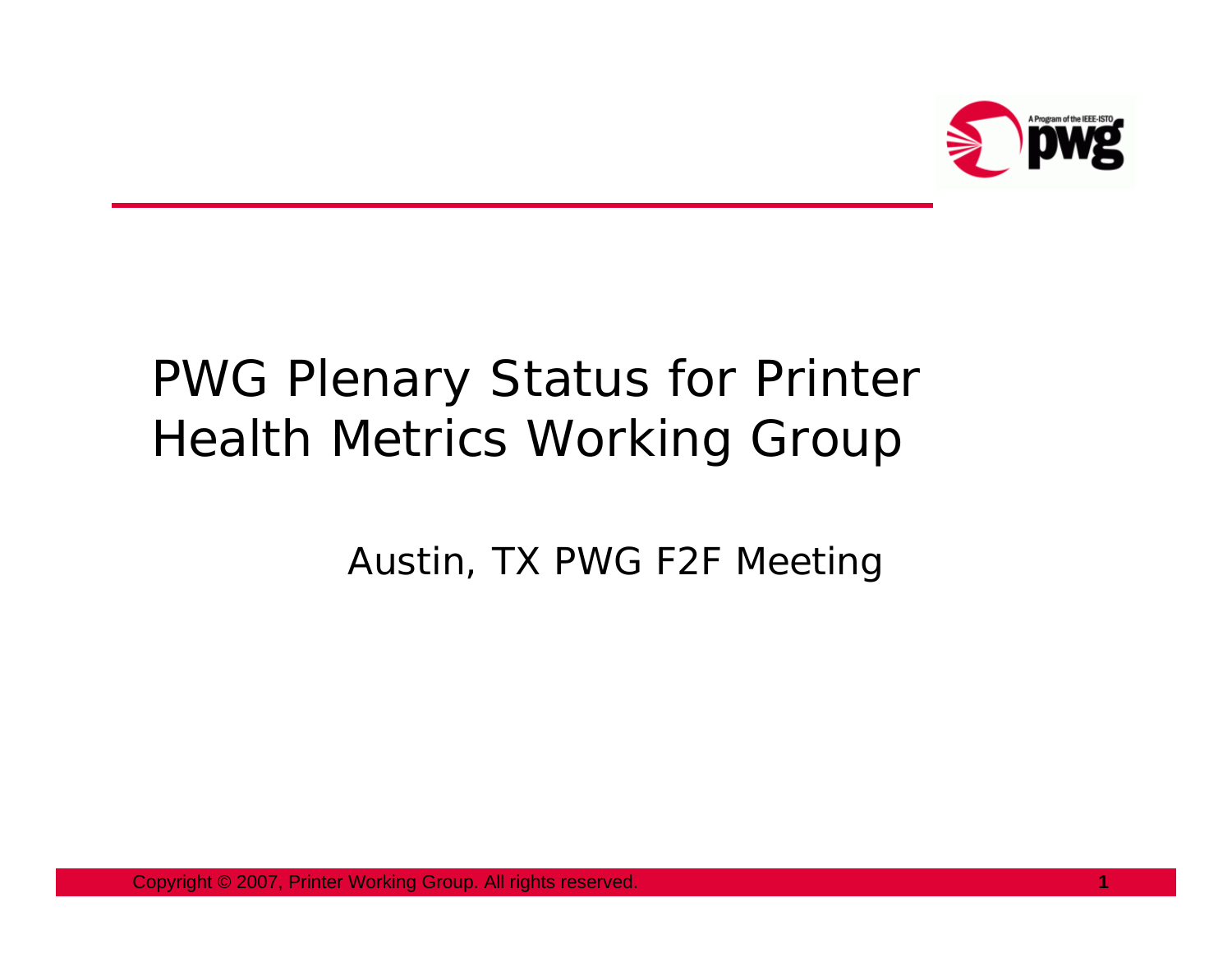

- (If you've seen the intro before, skip ahead to slide 8.)
- Alliance partnership between PWG and DMTF (Distributed Management Task Force), dmtf.org
- DMTF is a large industry consortium
	- Home of CIM: Common Information Model (for management)
	- Many CIM and CIM-related standards
	- Also recently SMASH, DASH, WS-Management
	- Numerous working groups with specific areas of concentration
		- Server, Desktop & Mobile, Core Schema, Architecture, WBEM Interoperability & Protocols, etc.
	- Very sophisticated web sites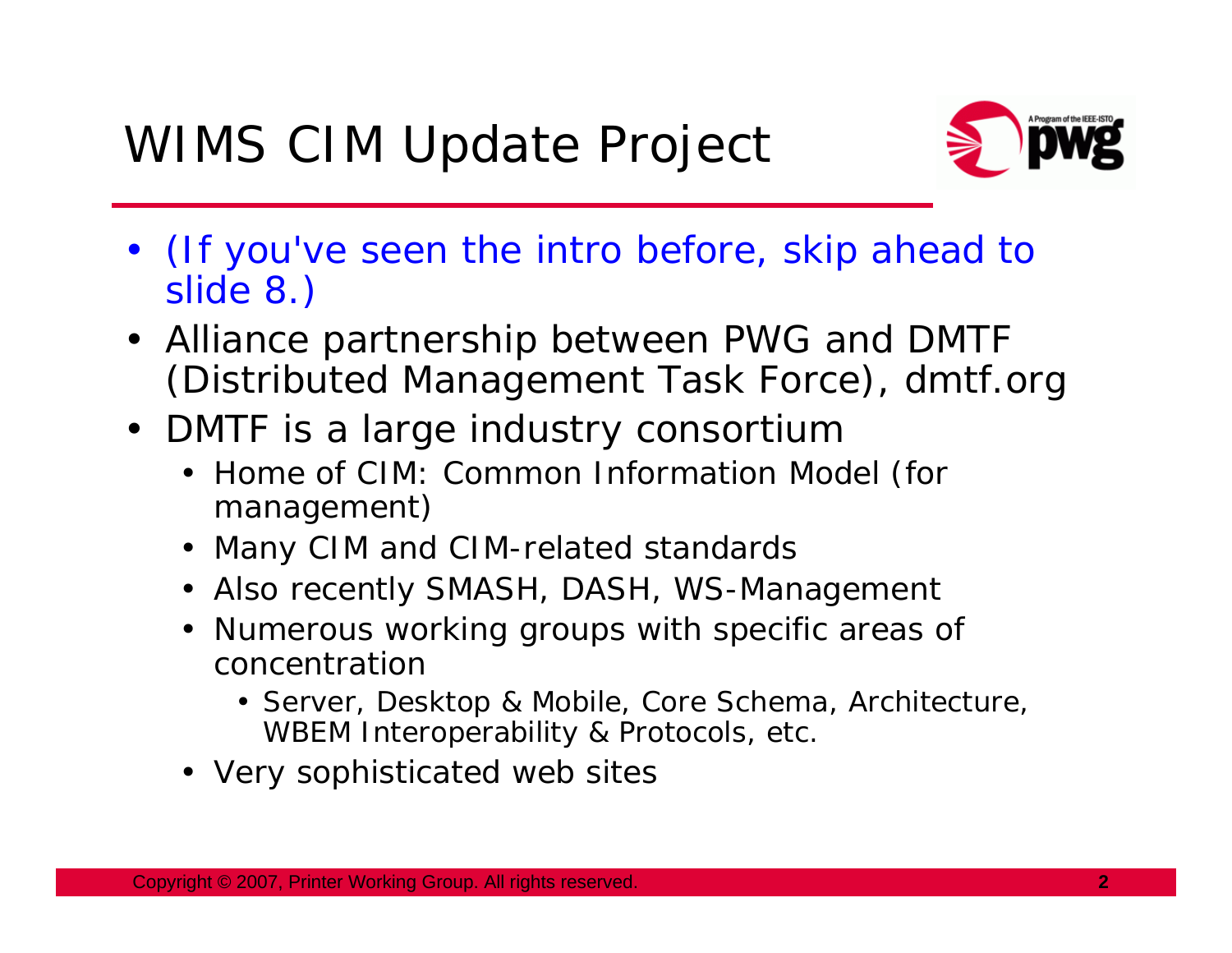### Goals



- • Bring the CIM model of printing up to date with PWG models
	- CIM schema includes classes for Printer (device), PrintService, PrintJob, PrintQueue
	- Current classes missing many interesting attributes
		- CIM\_Printer class has approx 30 properties; by comparison PrinterMIB has approx 140 properties
	- Current classes not clearly defined
		- CIM\_Printer contains some aspects of PrintService's logical printer
- Ensure that every property in CIM printingrelated classes is implementable interoperably
	- Build prototype providers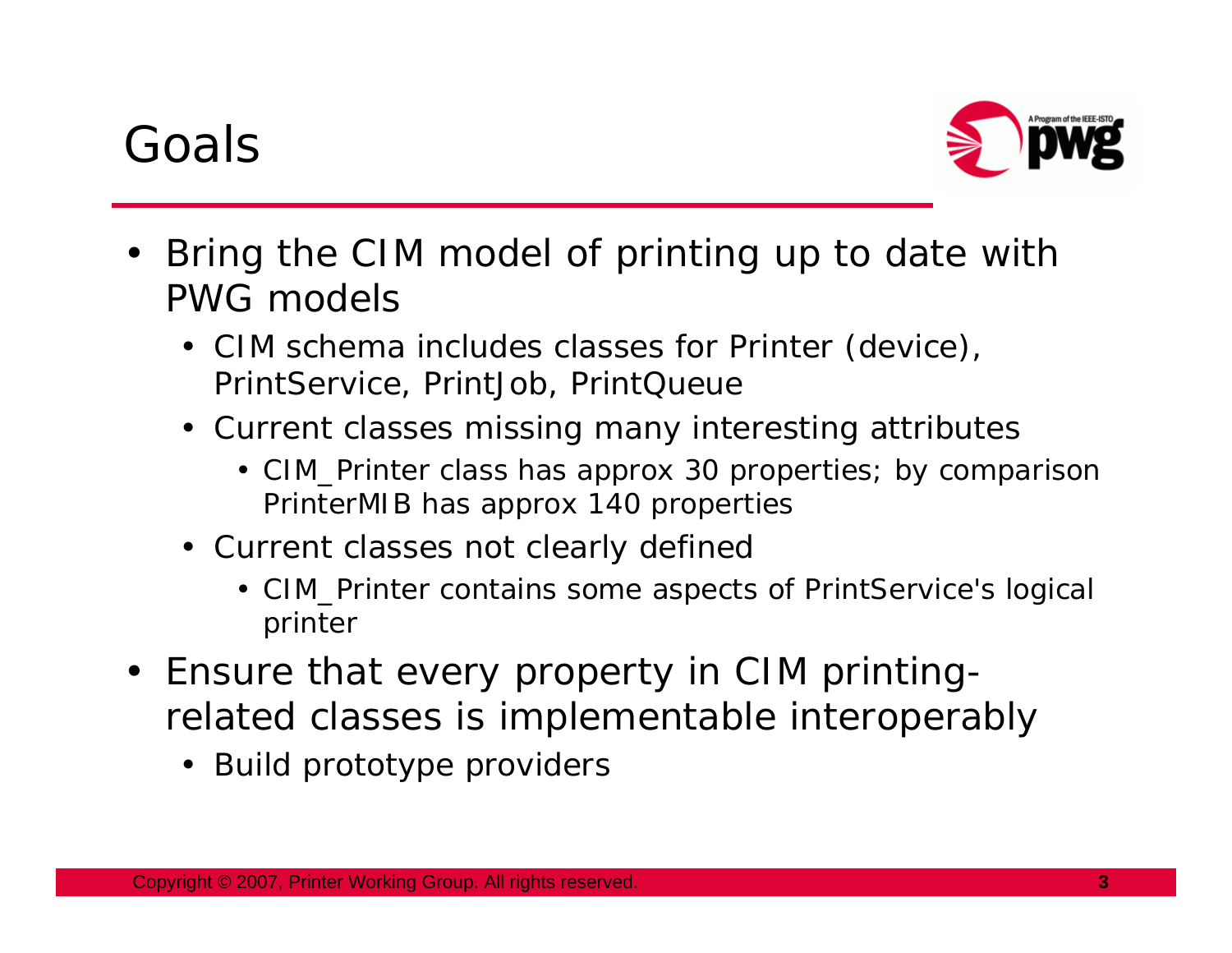#### **Participants**



- Active participants
	- Dell: Rick Landau
	- High North: Ira McDonald
	- InfoPrint: Harry Lewis
	- Lexmark: Jerry Thrasher
	- Samsung: new rep?
	- Sharp: Craig Whittle (WIMS Co-Chair)
	- Bill Wagner (WIMS Chair)
	- Xerox: Peter Zehler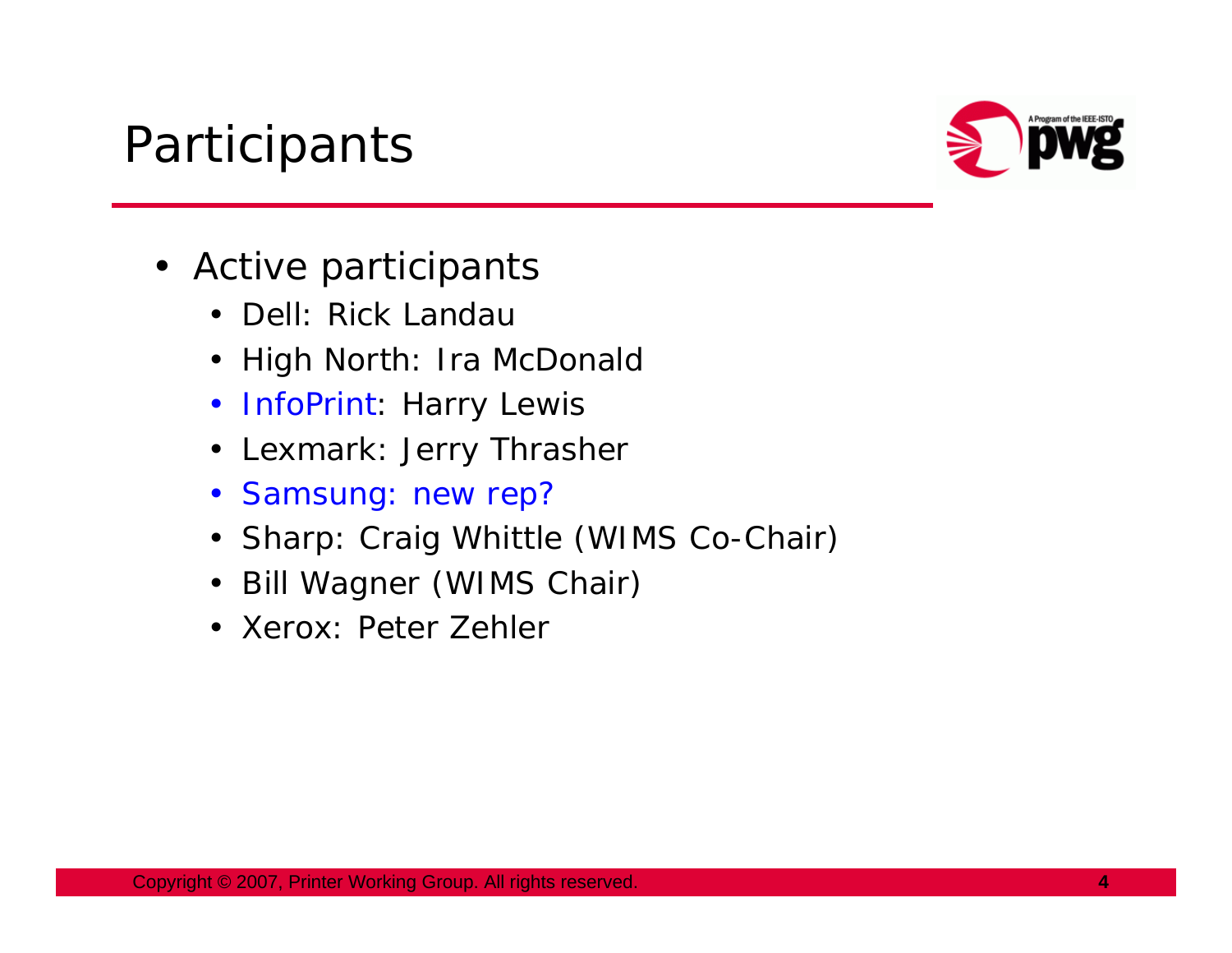

- Old CIM\_Printer (and other) classes are pretty basic
- Some categories of management information entirely absent
	- Console displays and lights
	- Input trays, output trays, input media
	- Media paths, markers
	- Toners, colorants, and other supplies
	- Communications channels and language interpreters
	- Counters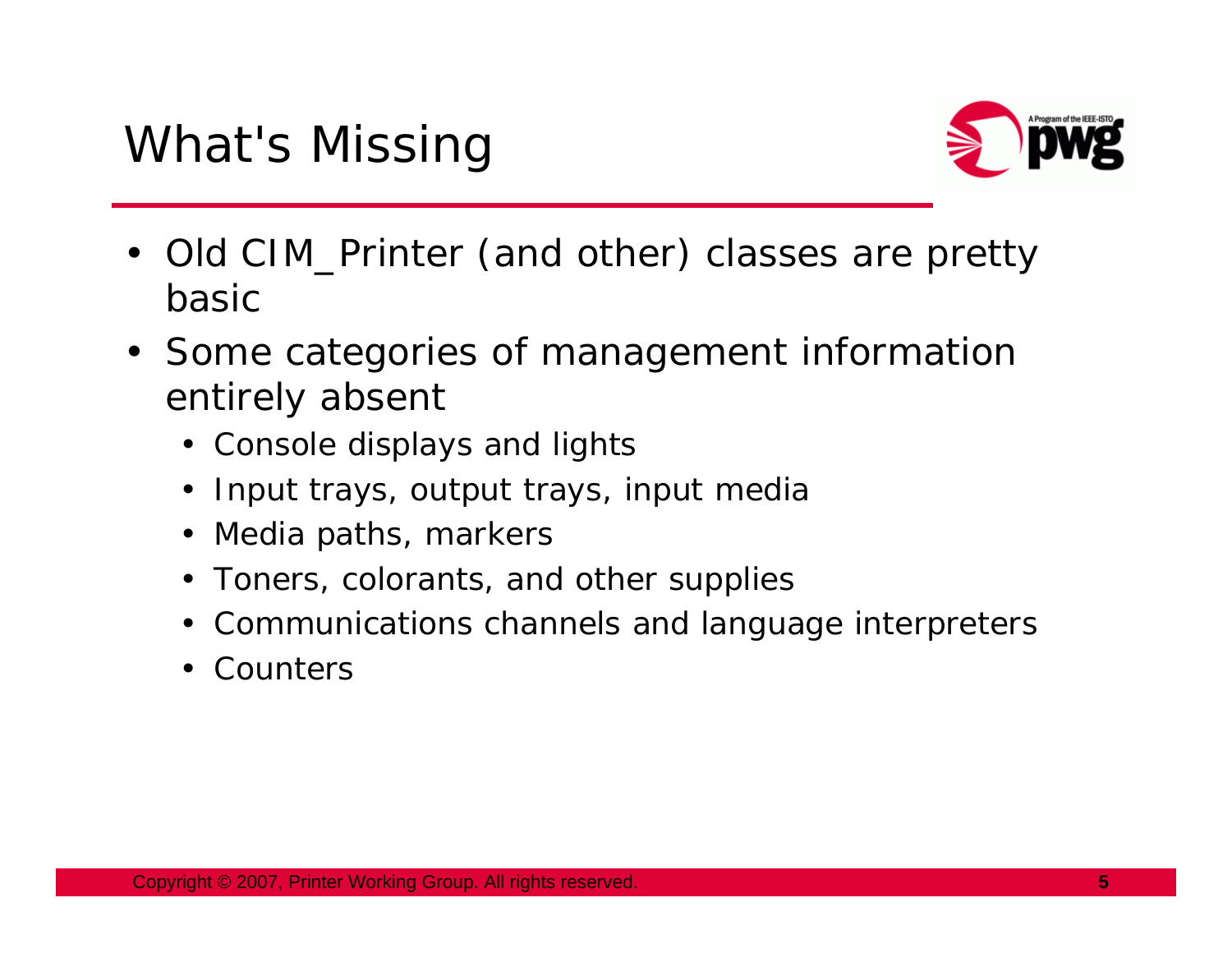

- In DMTF, submit Change Requests (CRs) to change CIM classes or define new classes
	- Concentrate on printer as device first, then service, job, queue
- Decide on changes, draft CRs, submit CRs to appropriate CIM Working Group
	- Anything printer-related is in the CIM Core Schema Working Group
- In WIMS-CIM, we
	- Selected a range of printers and use cases
	- Selected properties to move forward from Printer MIB
	- Developed a model of class inheritance and relationships, and changed it several times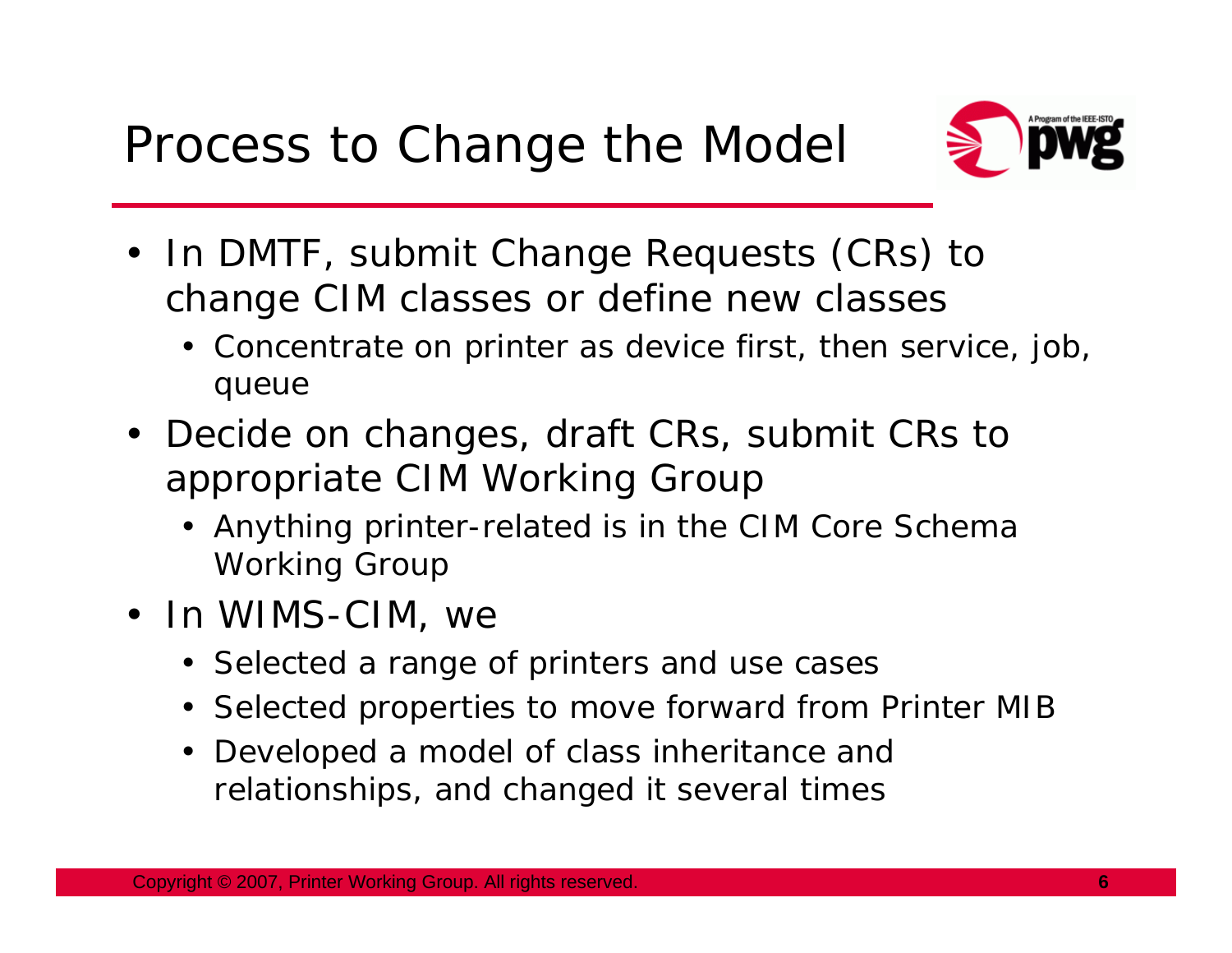

- WIMS group has put a stronger emphasis on CIM in recent past
- CIM is the management information model of the future
	- All major management vendors moving in this direction
	- **If something is not manageable in CIM, then, at some point, it won't be manageable at all**
	- For a long time
- CIM is the path to web services
	- WS-CIM is a standard mapping of the CIM Schema to XML for use by web services
	- WS-Management already publishec
	- Second generation "harmonization" of WS-Man and WSDM in the works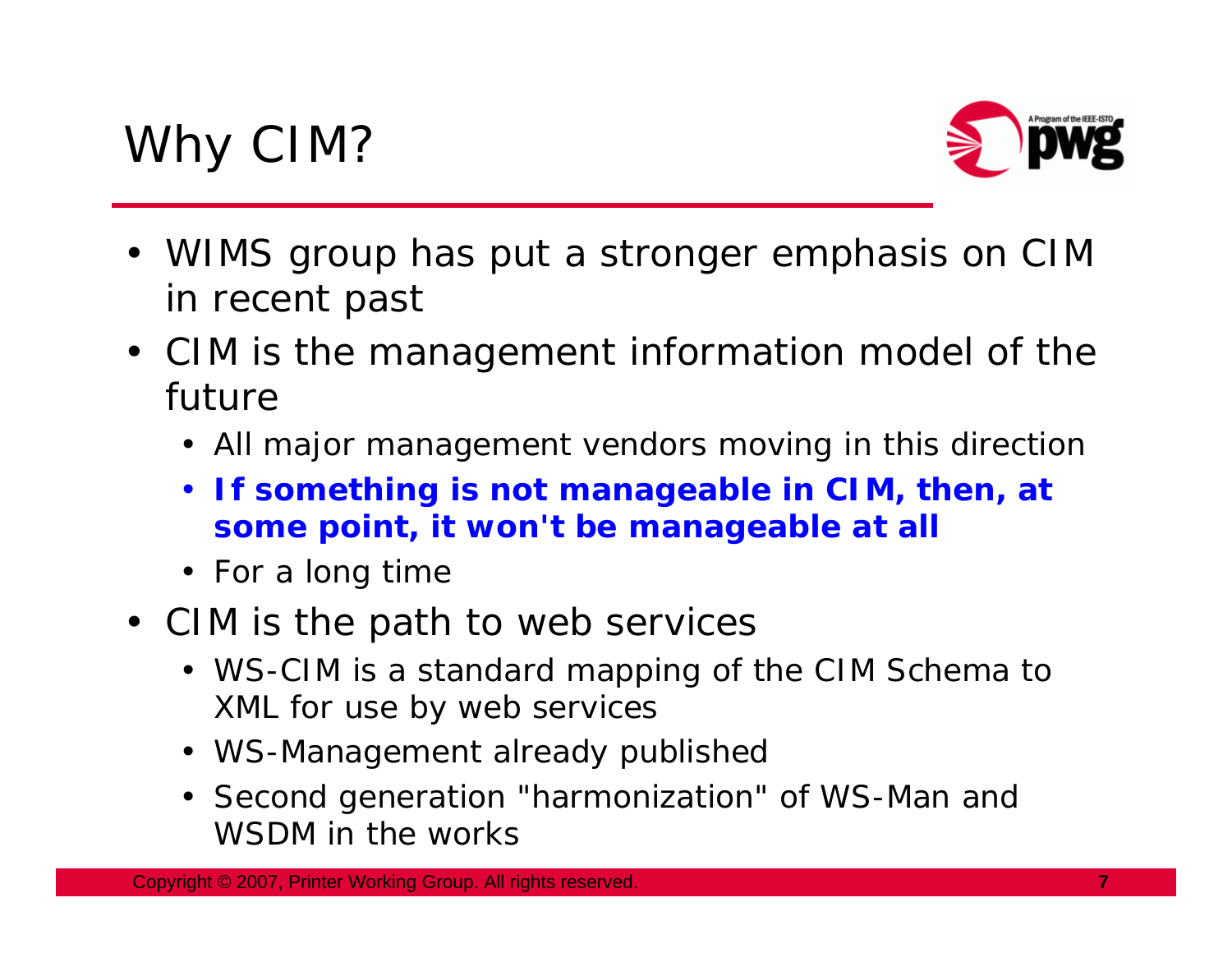

- OLD NEWS: All CIM properties should now be considered potentially writable.
- $\bullet$  Response: simplify the CIM printer-related classes
	- Read-only: for the near term, concentrate on monitoring
		- Proxy implementations in the near term are not likely to have SNMP write access, anyway
	- Use object methods to modify device behavior, contents of properties
		- Decide where to draw the line based on side effects and faults
		- If there are a number of possible faults when updating a property, then a method has better reporting capabilities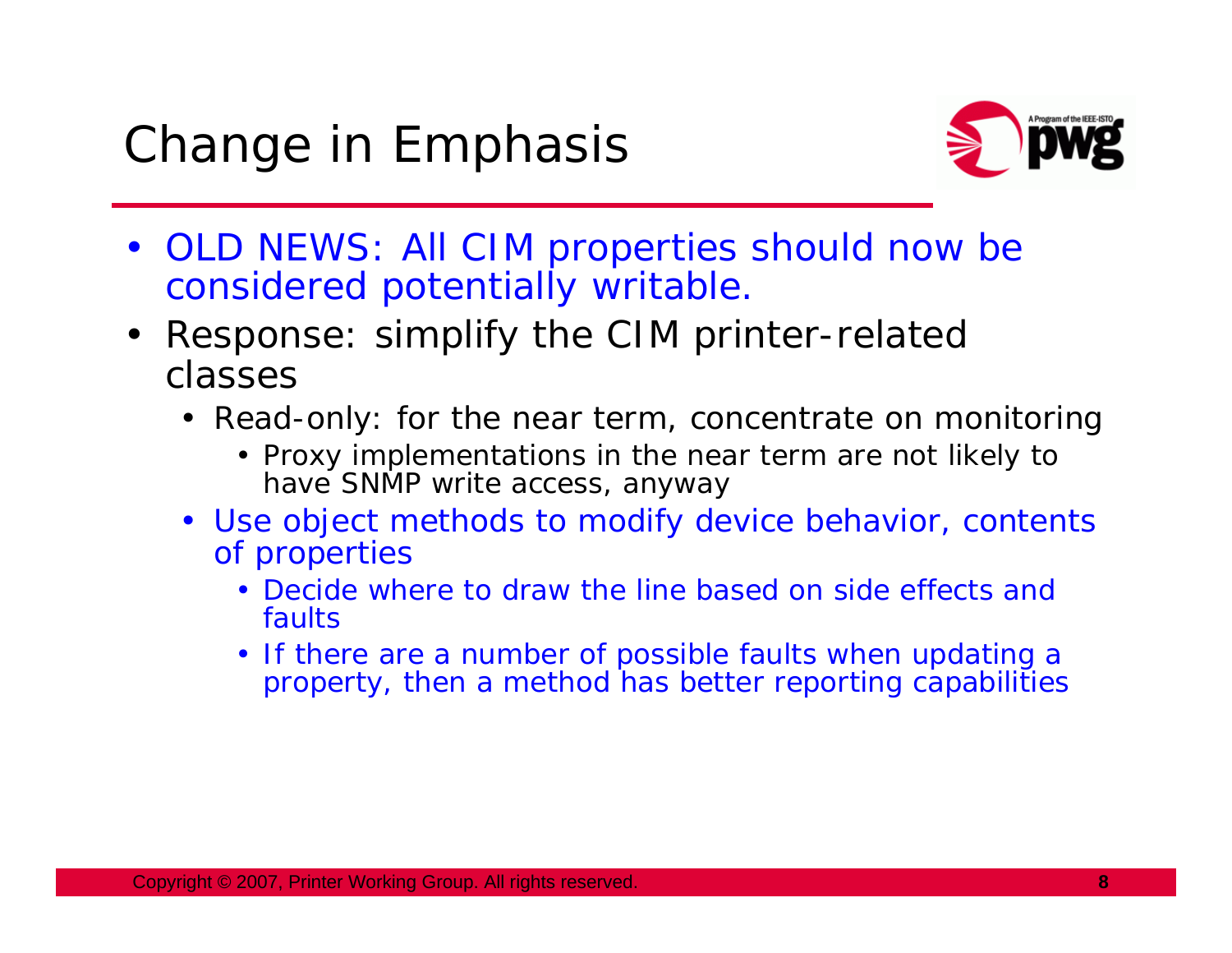# A Few Changes to the Model **Recently**



- $\bullet$  Class structure moderately stable recently
	- Dropped two classes to simplify modeling
		- PrintConsoleLight
			- Not very functional relative to modern lights, e.g., no multicolor and only on/off/blink
			- Will investigate using CIM\_IndicatorLED class in future
		- PrintAlertLog
			- Our proposed class added no semantic
			- Use the vanilla parent class CIM\_RecordLog instead
- (Look at the latest Visio diagrams)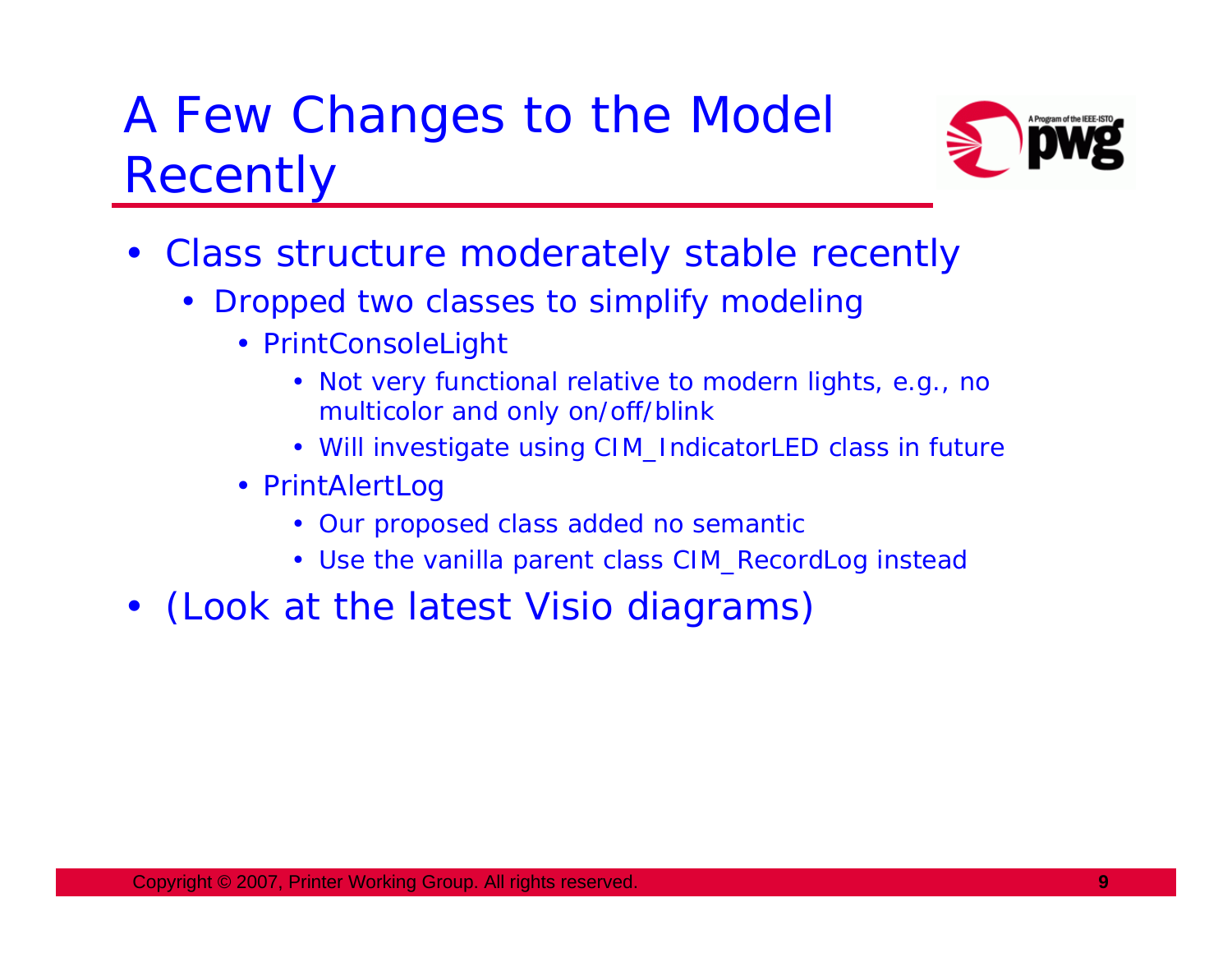## Changed in CIM CR Process



- New template
	- Processed by programs as part of the procedure that builds the CIM Schema every quarter
		- Requires **very** careful editing
		- Private tags in the HTML must be preserved
		- Colors crucial: red to delete, blue to add
	- One class per CR only
- New validation program
	- Not perfect, but getting better
	- Submitted many bug reports and suggestions
- When the process changed, we had to re-do EIGHT (!) CRs that we had already submitted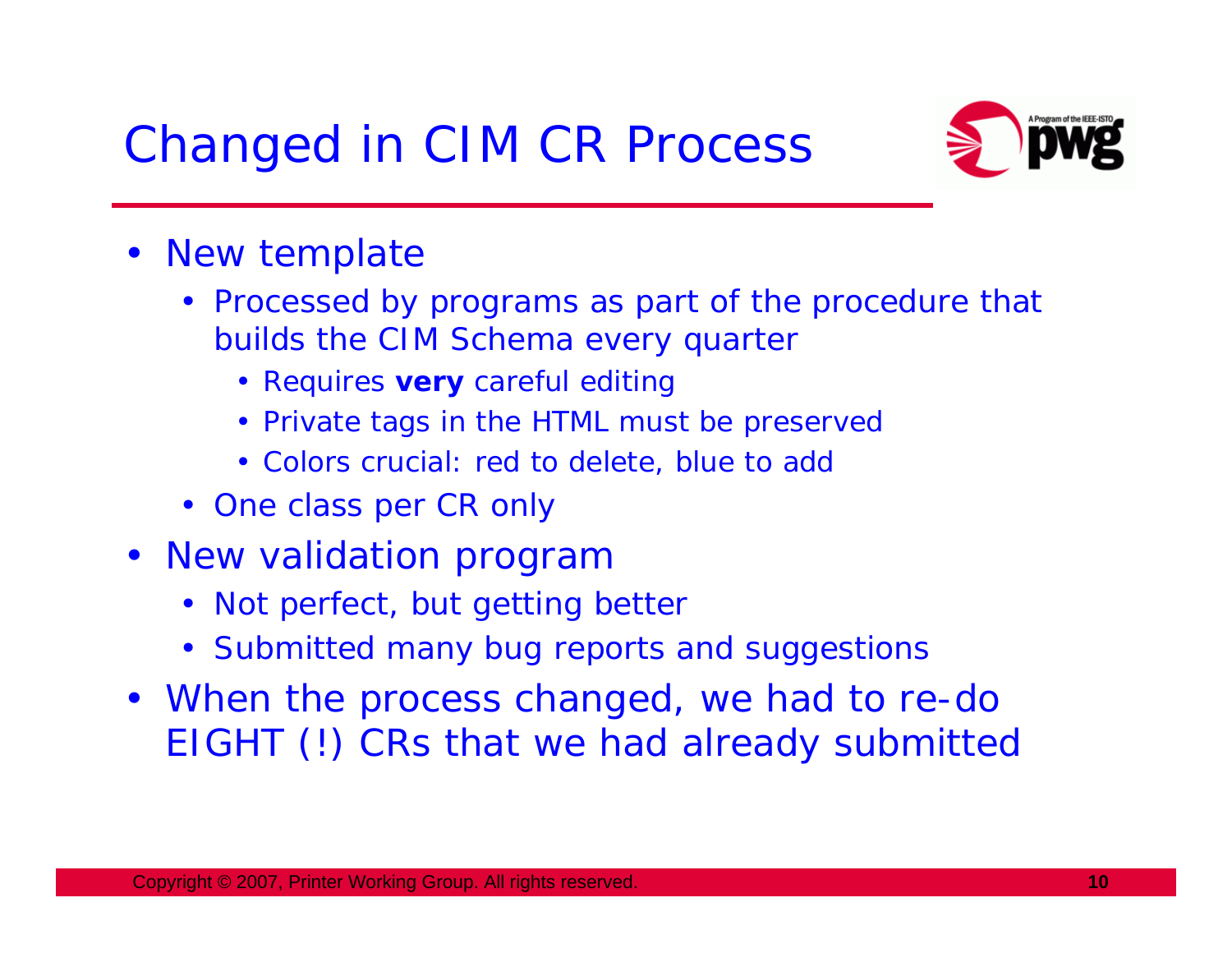

- Add properties to the CIM\_Printer base class
	- ConsoleDisplayBuffer becomes a string array in Printer
	- Other leftovers from Printer MIB that we think are useful
		- ConfigChanged, AlertCriticalEvents, AlertAllEvents
		- PrinterName, SerialNumber
		- CurrentOperator, ServicePerson
		- ConsoleDisable, ConsoleLocalization
	- Evaluate adding several properties from PortMon MIB to CIM\_Printer or CIM\_PrintChannel
		- No new properties that are not already in a standard
- Total, in all classes, approx 120 new properties from PrinterMIB and Semantic Model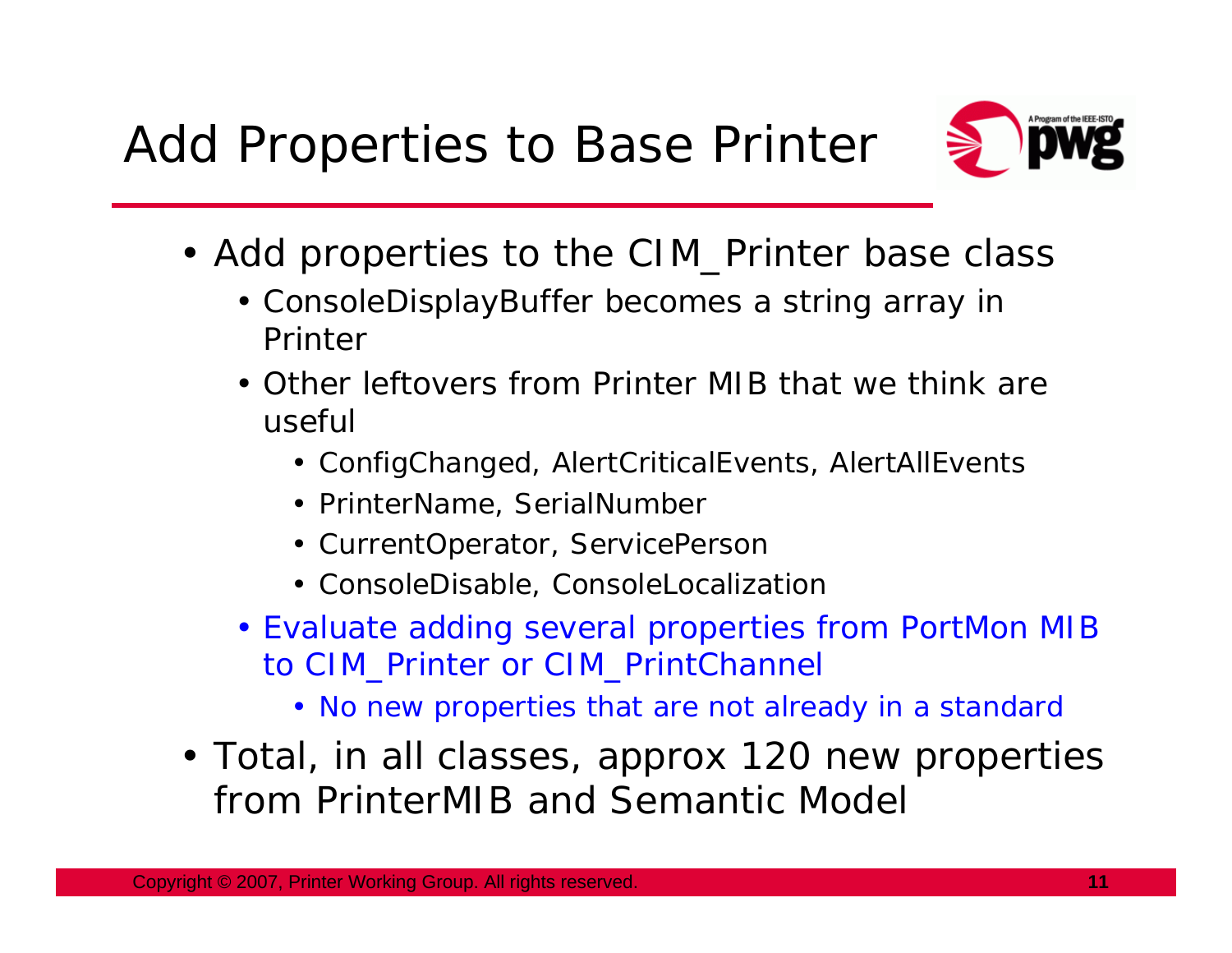## How to Model a Network Printer



- $\bullet$  Insight: A network printer is a networked computer system with a printer attached to it
- Advantages
	- Use all the standard machinery in CIM that describes networked computer systems
		- Many related classes
		- Existing profiles that describe required relationships, not our problem
	- Don't have to invent any new model of network device
	- Don't have to change anything in the (new) Printer device model
	- CIM Core WG agrees with this model
- $\bullet$  Disadvantages
	- None (that we have discovered yet)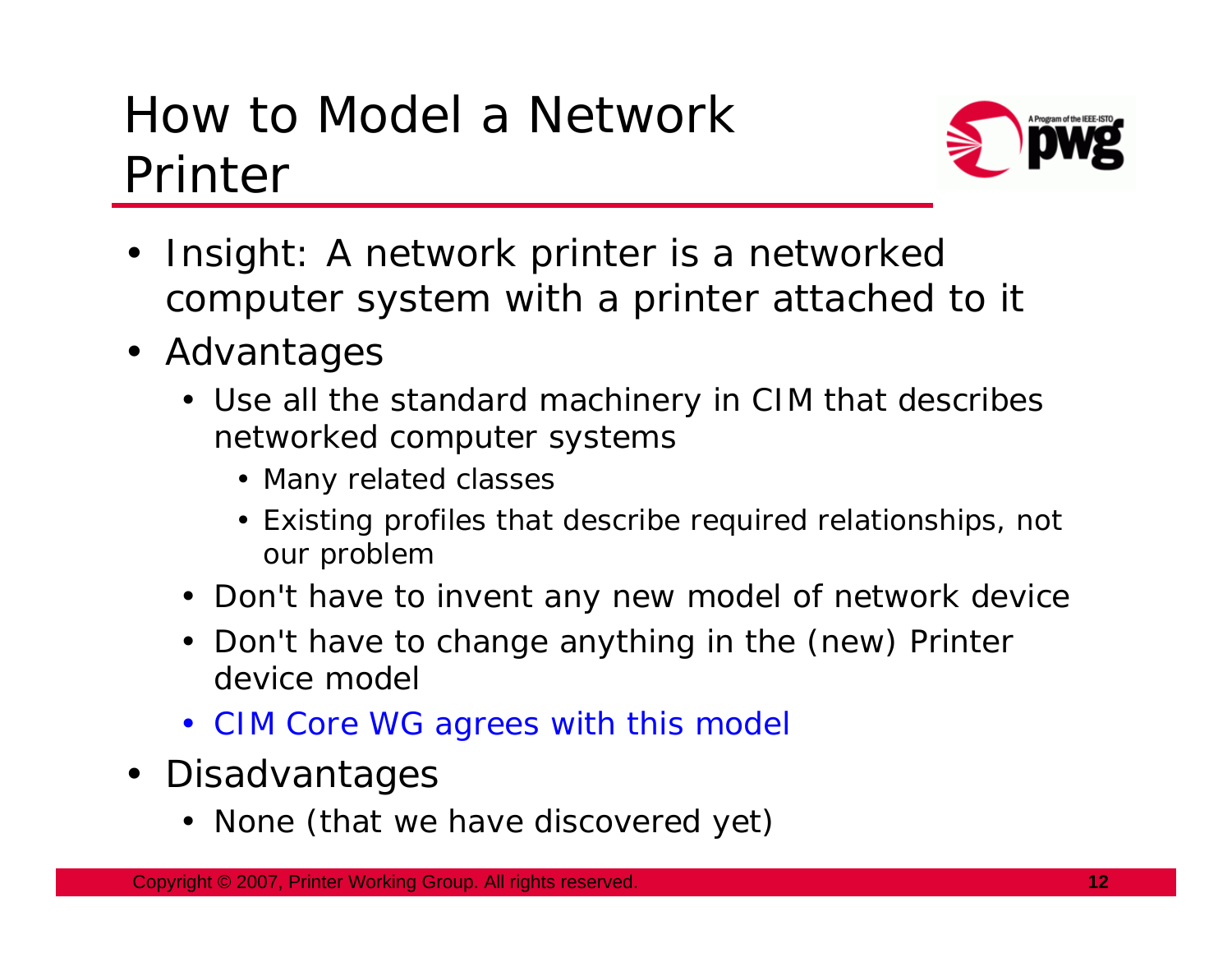

- Twenty-five CRs already submitted
- Followed the new plan:
	- Started with machine translation output
	- Examine every description carefully, edit > 50% of them
	- Change representation of many properties
	- Factor common properties out, move into parent classes
- Much more work that we anticipated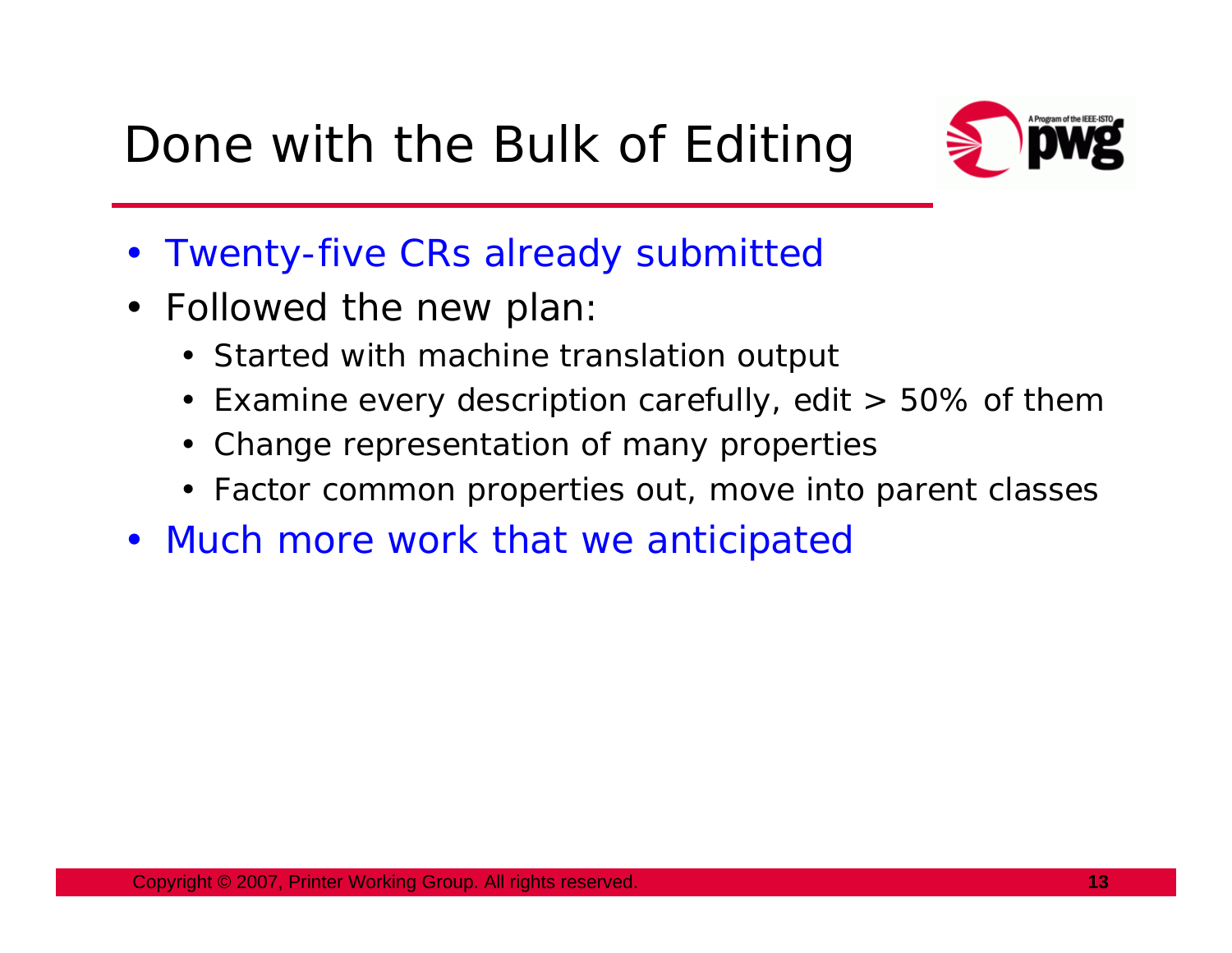#### Remaining to be Done



- Add properties to CIM\_Printer
- $\bullet$  Minor technical corrections to four early classes
	- PrintOutputTray, PrintInputTray, PrintFinisher, **PrintSupply**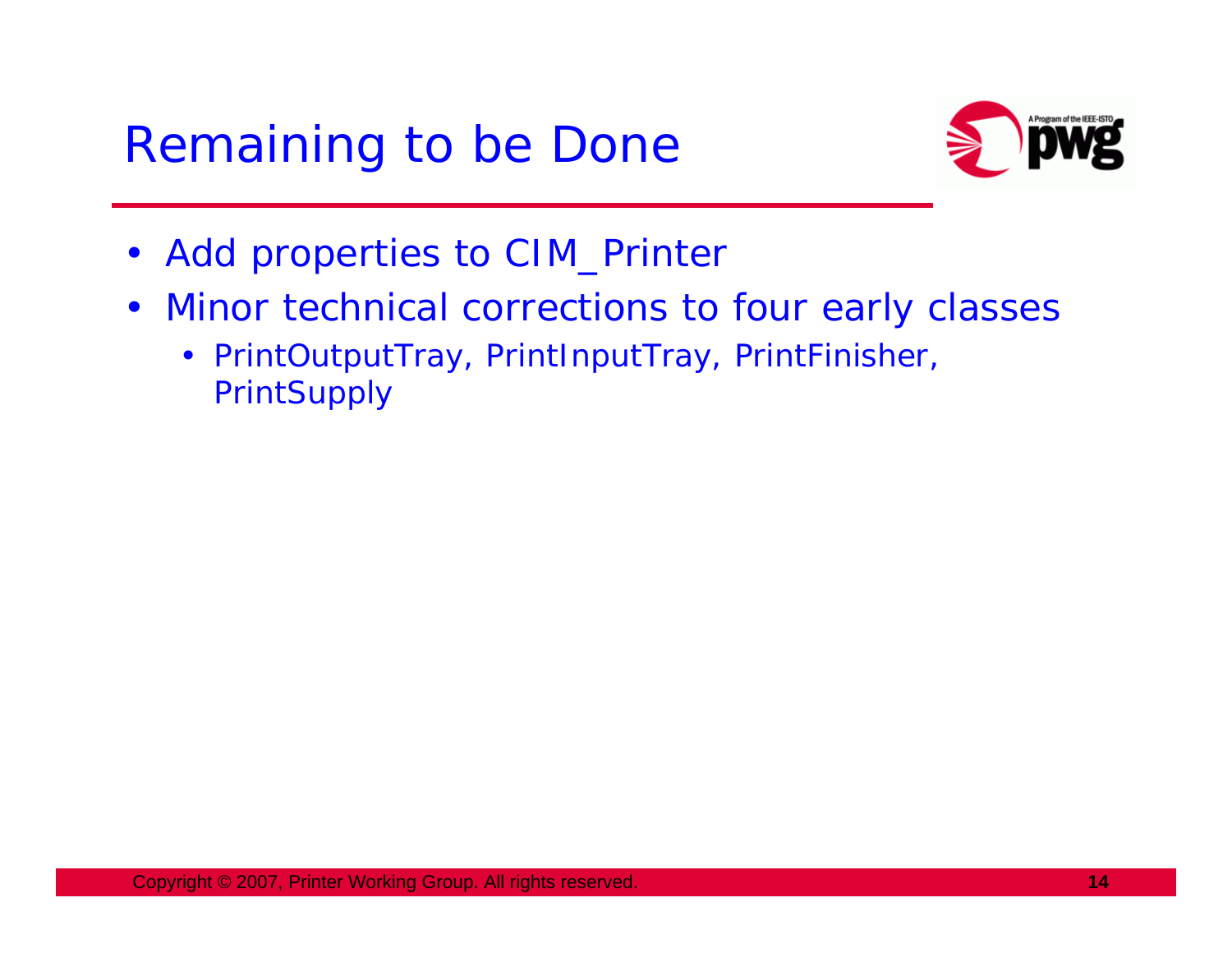

- (Current state updated in the wiki)
- All Phase 1 (editorial, cosmetic) CRs approved, are included in CIM Schema 2.14, published 2006/12/04
- New classes CIM\_PrintOutputTray and CIM\_InputTray adopted and in v2.16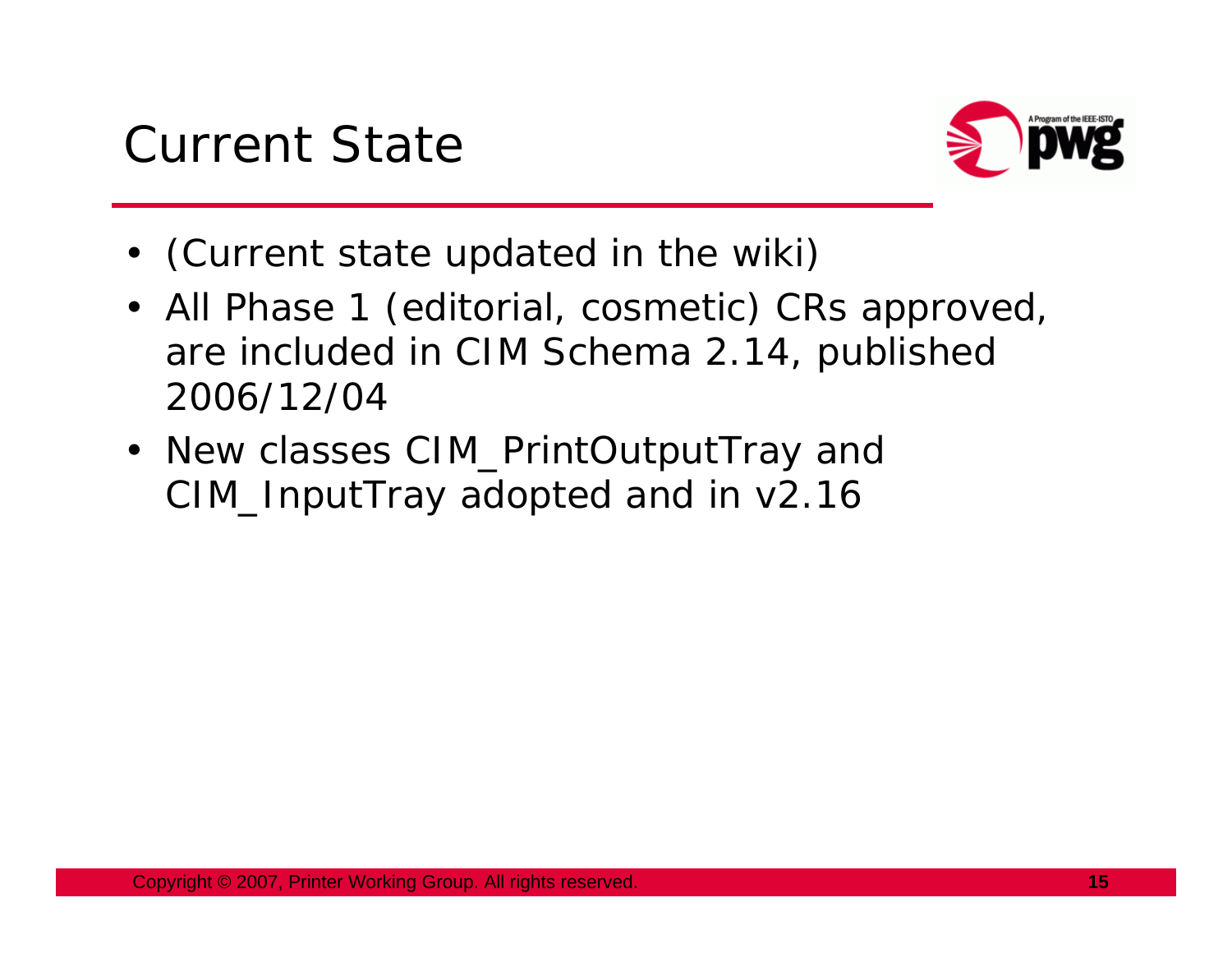

- Now have a leadership position in CIM Core WG
	- Should make process slightly easier
- Eleven more classes adopted for v2.17
	- CIM\_PrinterElement, CIM\_PrintMarker, CIM\_PrintSupply, CIM\_AssociatedPrintSupply
	- CIM\_MediaPath, CIM\_PrintFinisher
	- CIM\_PrintChannel, CIM\_PrintInterpreter, CIM\_AssociatedPrintInterpreter, CIM\_PrinterComponent
	- CIM\_PrintAlertRecord
- One more class adopted for v2.18
	- CIM\_PrintInterlock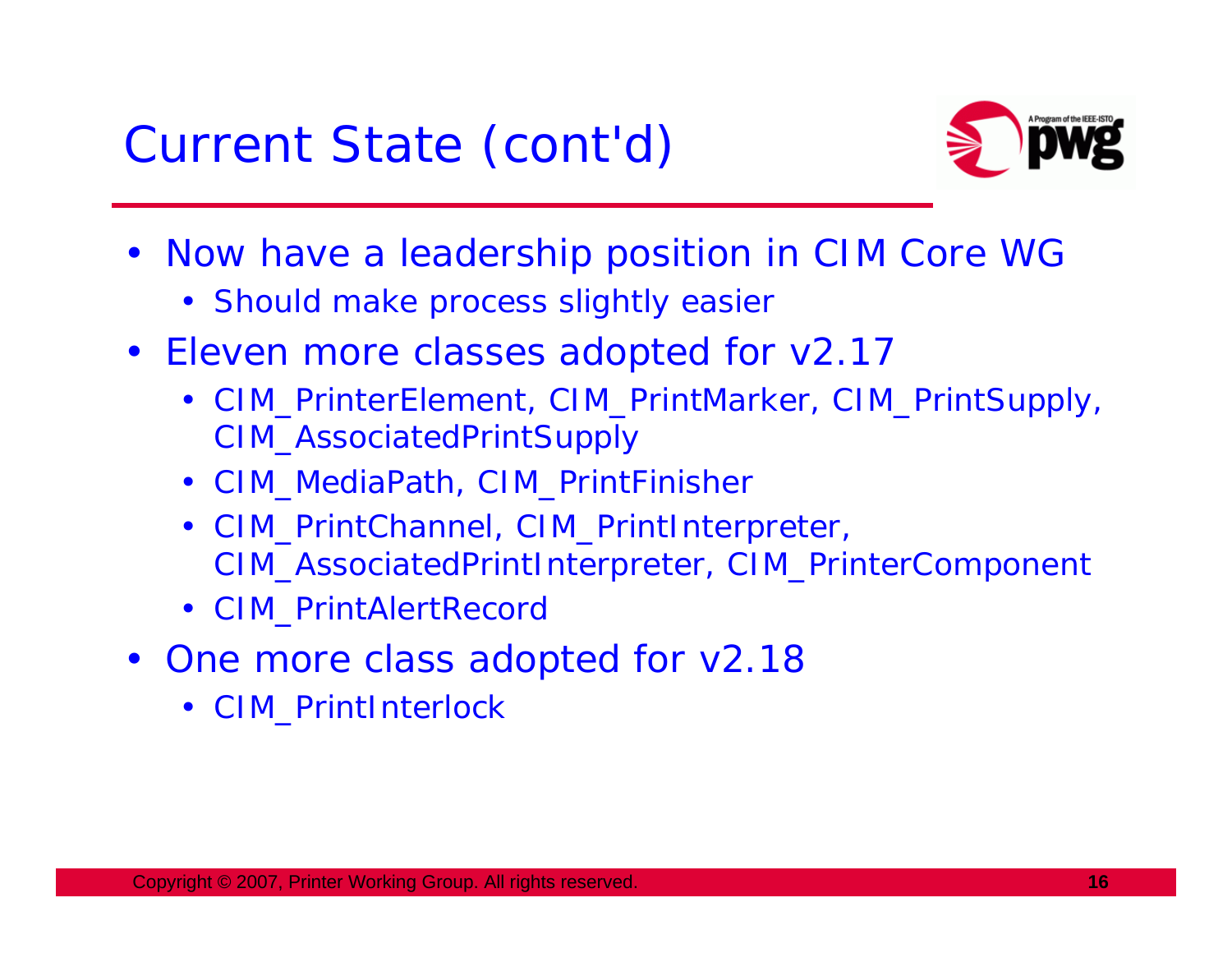#### Future



- Next quarter, finish the printer device classes
	- Easy, we hope. We seem to have got the hang of it.
- Next year:
	- Add statistics class(es) for counters derived from the Counter MIB and abstract spec
	- Update the PrintService and PrintJob classes based on IPP and Semantic Model
	- Make notes for whoever is going to write a Printer Profile in the future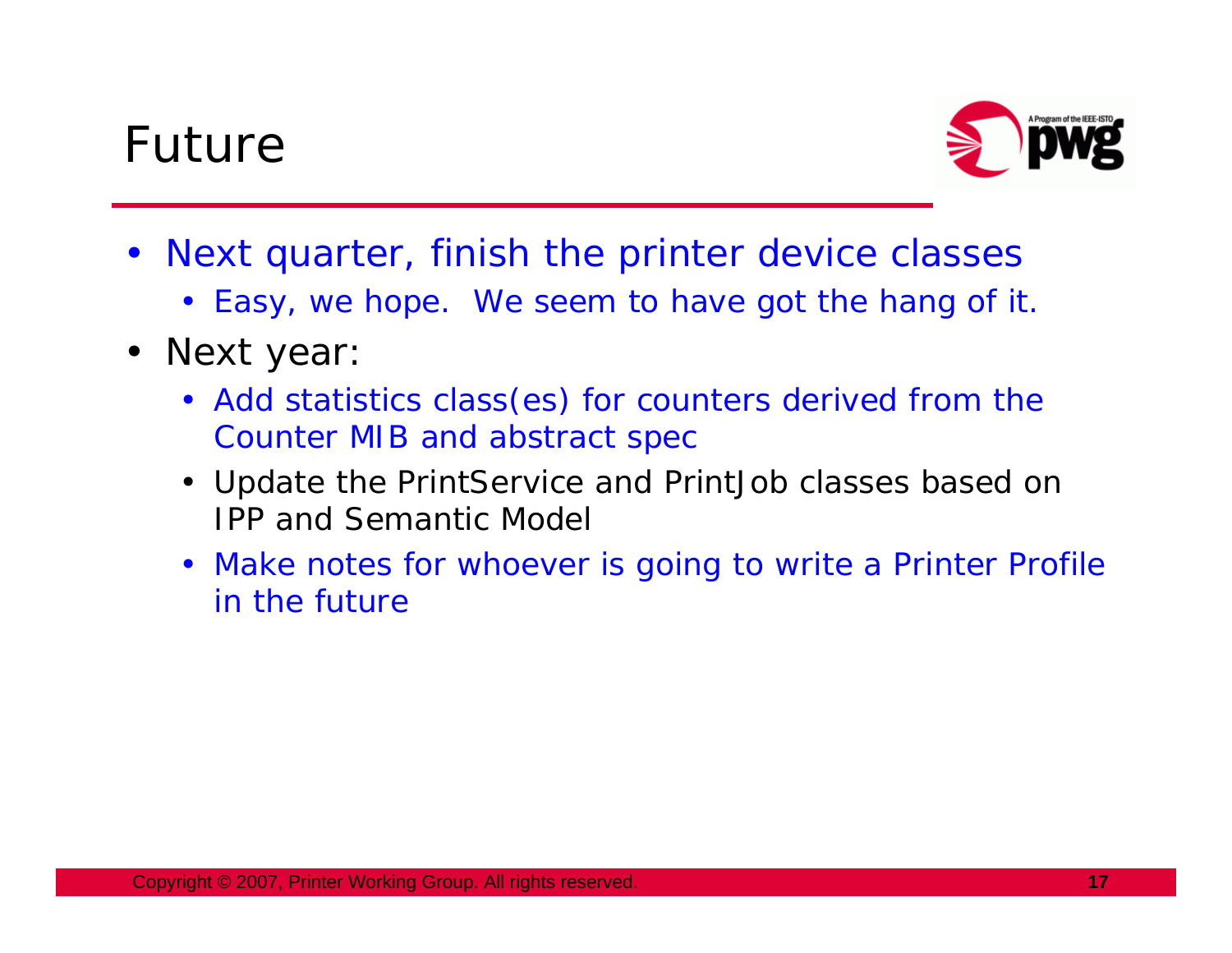

- Build a prototype implementation of a CIM Provider that embodies the new Printer device classes (Rick, Dell)
	- Proxy to SNMP printers
	- Proof point for implementability of new classes and properties
	- Possible testbed for interoperability
- Two instances of "implementation experience" are required for DMTF to promote classes from experimental status to final status
	- Who else is going to volunteer?
- Also, who would like to write a web service (WS-Management) client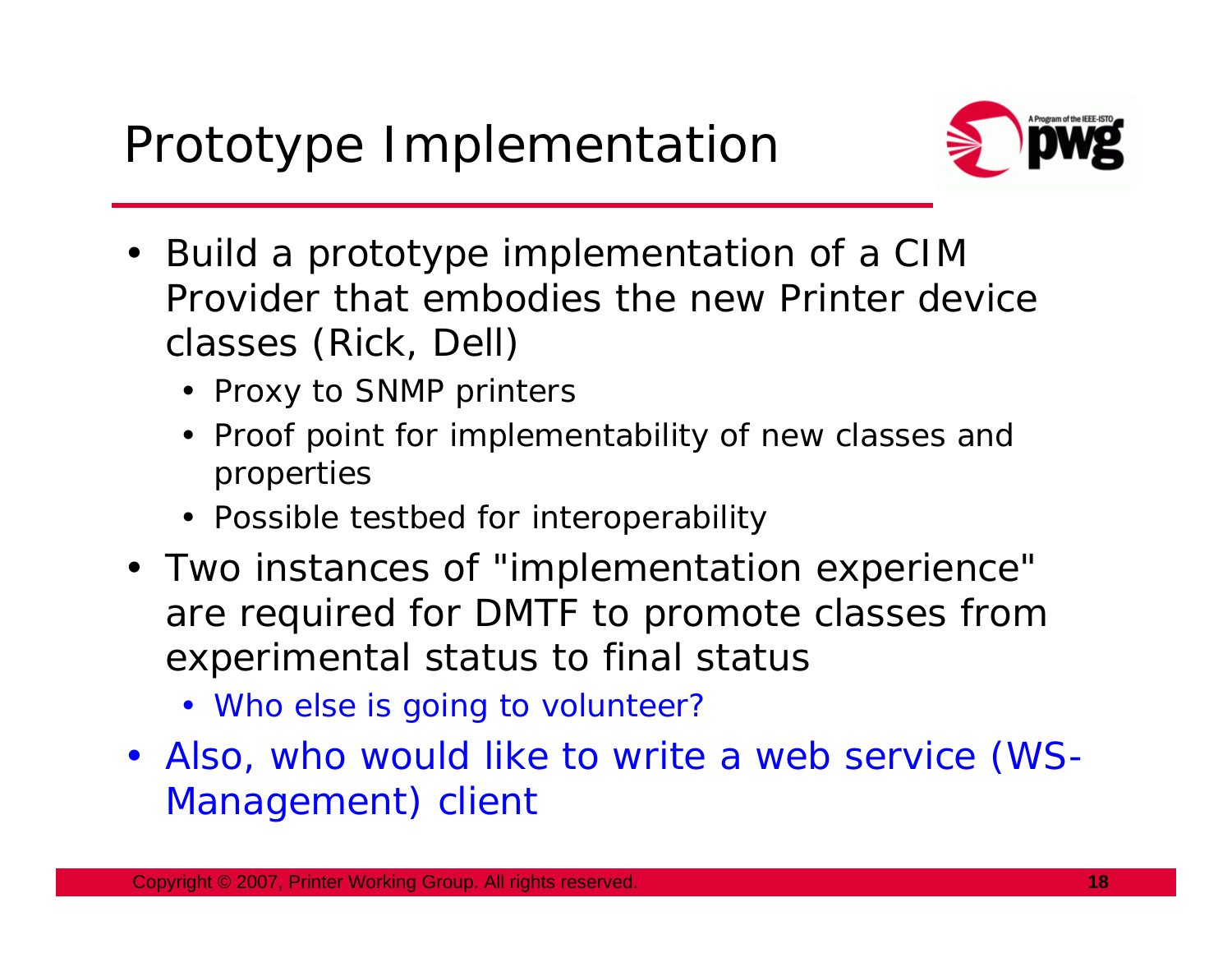#### **Documents**



- FTP area in ftp://ftp.pwg.org/pub/pwg/wims/cim and .../wims/wd
	- All current and previous CRs
	- Current property lists, proposed class structure
- URLs to key docs
	- ftp://ftp.pwg.org/pub/pwg/wims/cim/PrinterMibObjectsToAdd\_ conclusions\_20060921\_F.xls
	- ftp://ftp.pwg.org/pub/pwg/wims/cim/PrinterMibObjectsToAdd\_ conclusions\_20060921\_F\_Rationale.pdf
	- ftp://ftp.pwg.org/pub/pwg/wims/cim/td\_PrintClassGroupings\_ v10\_20070208.xls
	- ftp://ftp.pwg.org/pub/pwg/wims/cim/Visio-Printer\_14.pdf
	- http://pwg-wiki.wikispaces.com/DMTF+CIM+Core+Schema+ Change+Requests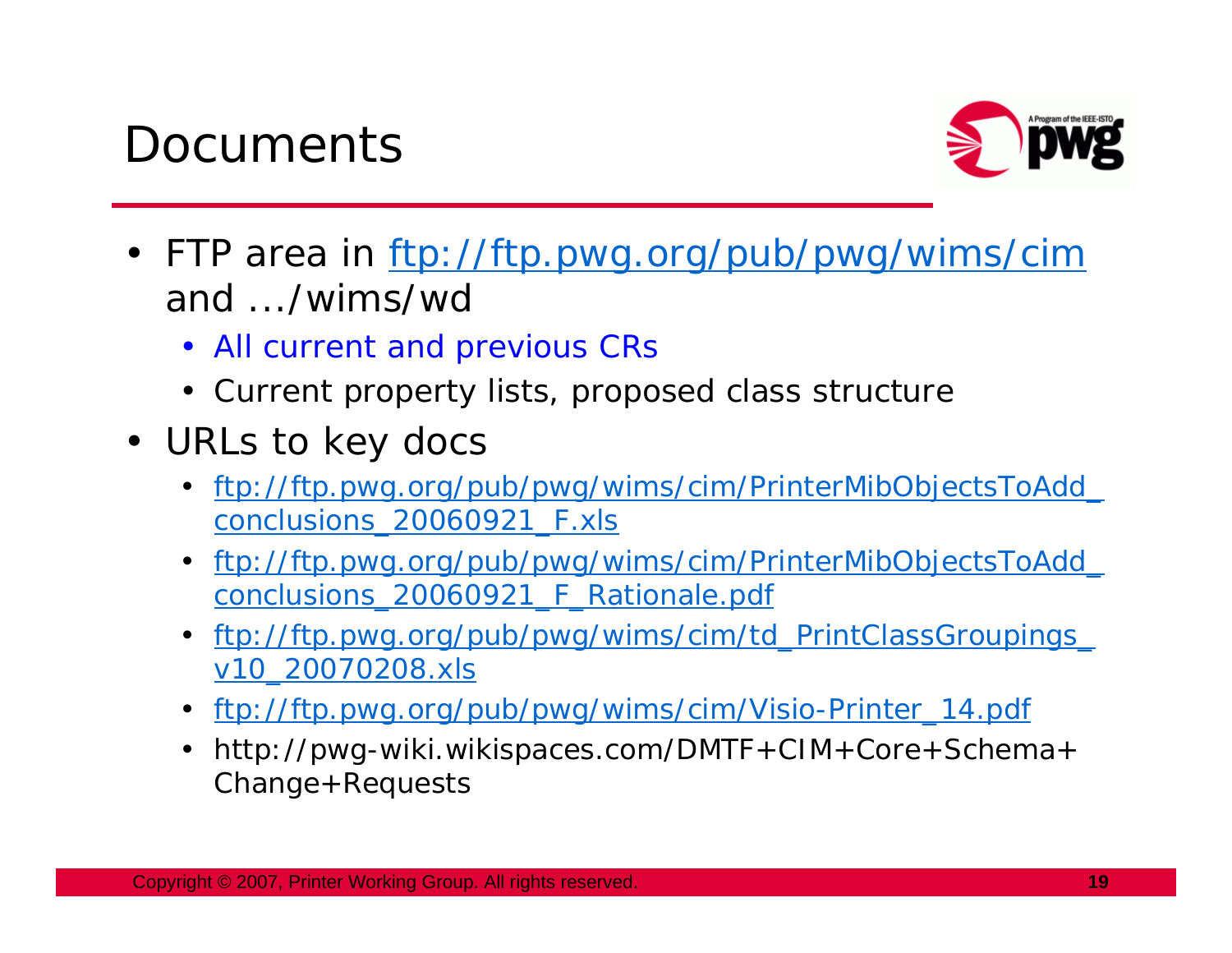### Look at Documents



• What would people like to see?